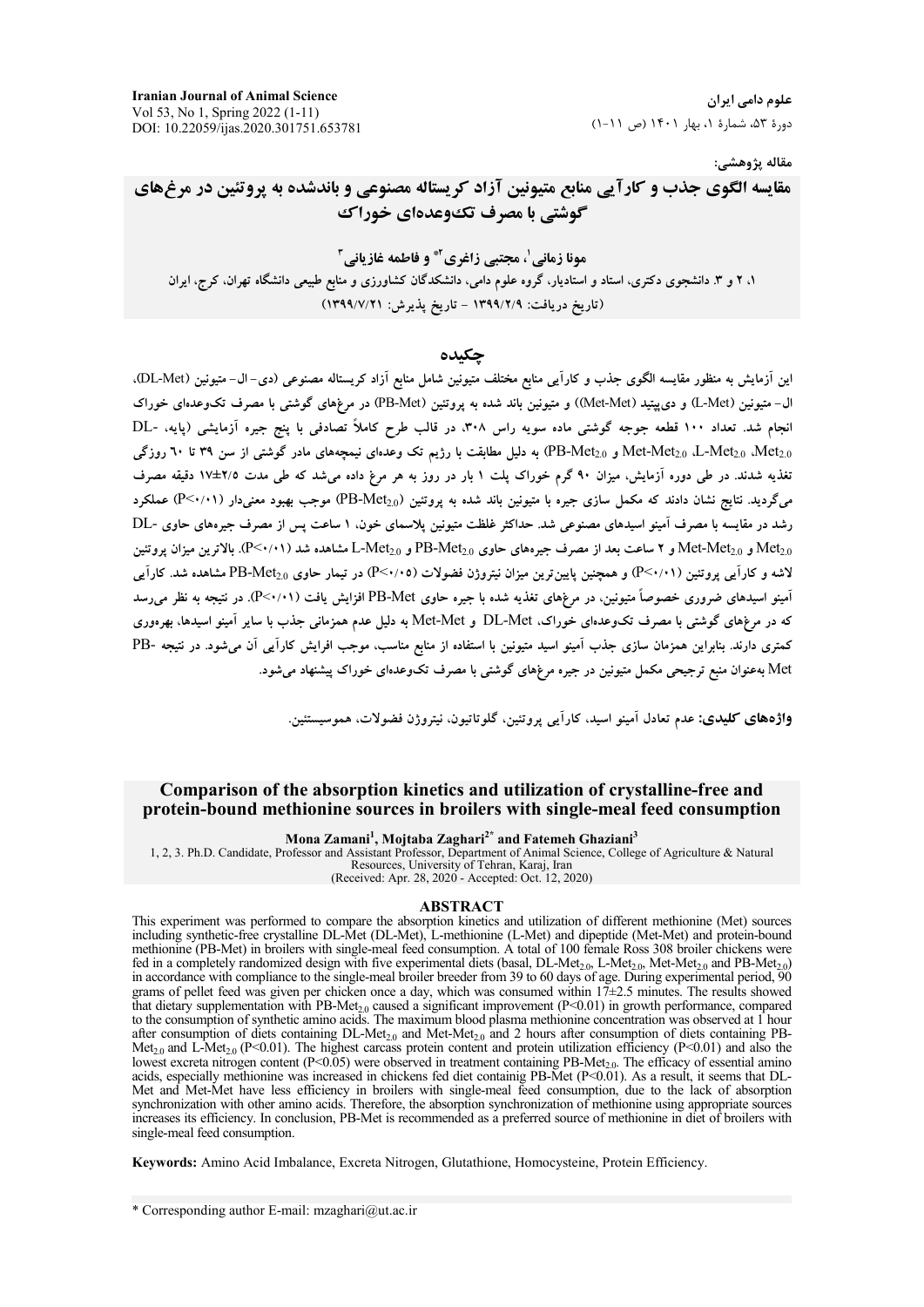### مقدمه

با وجود اینکه مکمل سازی جیره طیور با آمینو اسیدهای آزاد مصنوعی، همواره از جنبههای اقتصادی و زیست محیطی مورد توجه بوده است، نتایج آزمایشها نشان میدهند که آمینو اسیدهای آزاد در شرایط محدودیت غذایی، کارآیی اندکی دارند. دلیل این امر، بالا بودن سرعت جذب آمینو اسیدهای آزاد نسبت به آمینو اسیدهای موجود در ساختار پروتئین در شرایط تغذیه تکوعدهای یا محدودیت خوراک است. در نتیجه، یک مخلوط نامتعادل از آمینو اسیدها به مکان ساخت پروتئین می رسد و کارآیی آمینو Yen et al., 2004; ) اسیدهای آزاد، کاهش مییابد Nonis & Gous, 2006). از آنجایی که در تمام دنیا مرغهای مادر گوشتی تحت محدودیت غذایی قرار می گیرند و خوراک تکوعدهای را طی مدت زمان ۲۰ تا ٣٠ دقيقه مصرف مي كنند، اين امر احتمالاً منجر به کاهش کارایی اَمینو اسیدهای کریستاله و براَورد بالاتر احتیاجات آنها به میزان ١٠ تا ٣٠ درصد خواهد شد. محققان در آزمایشی پاسخ مرغهای مادر گوشتی را به مکمل سازی جیره با لیزین و متیونین مصنوعی، بررسی و کاهش میزان تخمگذاری، بازده تولید تخمهرغ و کارآیی متیونین را گزارش کردند (Nonis & Gous, 2006). بنابراين، ضرورت دارد راهکارهایی جهت جلوگیری از کارآیی ناکافی آمینواسیدهای کریستاله در شرایط تغذیه محدود اتخاذ گردد. یک راه حل مؤثر، همزمان سازی جذب آمینو اسیدهای آزاد و باند شده به پروتئین، با تأخیر در میزان جذب آمینو اسیدهای آزاد است Batterham, 1974; Batterham & O'Neill, 1978; ) Murison, 1981; Baker & Batterham & Izquierdo, 1985). استفاده از روش کیسوله کردن آمینو اسیدها میتواند در کاهش نرخ آزاد سازی آنها در مكانهاي جذبي روده، مؤثر باشد (Alam *et al*., 2004). روش دیگر، ایجاد تأخیر در جذب متیونین آزاد با استفاده از منابع آهسته رهش است. یکی از این منابع، دی پیتید متشکل از دو متیونین به هم متصل DL-methionyl-DL-methionine, AQUAVI®) Met-Met, Evonik Degussa)، مخلوطی از ۴ ایزومر

LD-Met-Met, DL-Met-Met, ) متيونين ( Niu et al., ) است (LLMet-Met and DD-Met-Met 2018). از آنجایی که به جز مطالعه تجزیه جامع یا متا آناليز انجام شده توسط 2006)، (2006)، مطالعه دیگری توسط محققان جهت بررسی کارآیی آمینو اسیدهای مصنوعی آزاد و باند شده به پروتئین در پرندگان انجام نشده است و با توجه به اینکه متیونین اولین آمینو اسید محدود کننده در خوراک طیور است، هدف از این تحقیق بررسی اثر مکملسازی متیونین آزاد، آهسته رهش و باند شده به پروتئین بر عملکرد، کینتیک جذب و کارآیی پروتئین و آمینو اسیدها در جوجههای ماده گوشتی با مصرف تک وعدهای خوراک به عنوان الگویی برای بررسی اثر محدودیت خوراک در مرغهای مادر گوشتی، بوقلمون و یا هر پرنده دیگری با محدودیت خوراک و یا مصرف تکوعدهای خوراک بر کارآیی آمینو اسیدها بود.

## مواد و روشها

# روند اجرا و طرح آزمایش

این پژوهش با استفاده از جوجههای گوشتی یک روزه ماده سویه تجاری راس ۳۰۸، به عنوان الگوی نیمچههای سویه گوشتی با مصرف تکوعدهای خوراک از سن صفر تا ۶۰ روزگی انجام شد. تعیین جنسیت جوجهها از طریق تفاوت سرعت رشد پرهای اولیه و پوششی ( Auto sexing) در سن یک روزگی توسط کارخانه جوجهکشی انجام شد. تغذیه جوجهها در دورههای آغازین و رشد تا پایان سن ۳۸ روزگی بر اساس احتیاجات مواد مغذی سویه تجاری راس ۳۰۸ (۲۰۱۶) بهطور آزاد و به شکل فیزیکی آردی انجام شد.

تیمارهای آزمایشی در دوره پایانی به مدت ۳ هفته از سن ٣٩ تا ٤٠ روزگي با اعمال محدوديت غذايي، اعمال شدند. قبل از اعمال تیمارهای آزمایشی، ۱۰ روز عادتدهی جهت اجرای محدودیت غذایی در نظر گرفته شد، بهطوری که در پایان دوره عادتدهی، ١۶ ساعت محدودیت نوری از ساعت ۴ بعد از ظهر تا ساعت ۸ صبح روز بعد اعمال گردید. در طی دوره آزمایش، میزان ۹۰ گرم دان پلت به منظور کاهش زمان مصرف خوراک، ۱ بار در روز (ساعت ۸ صبح) به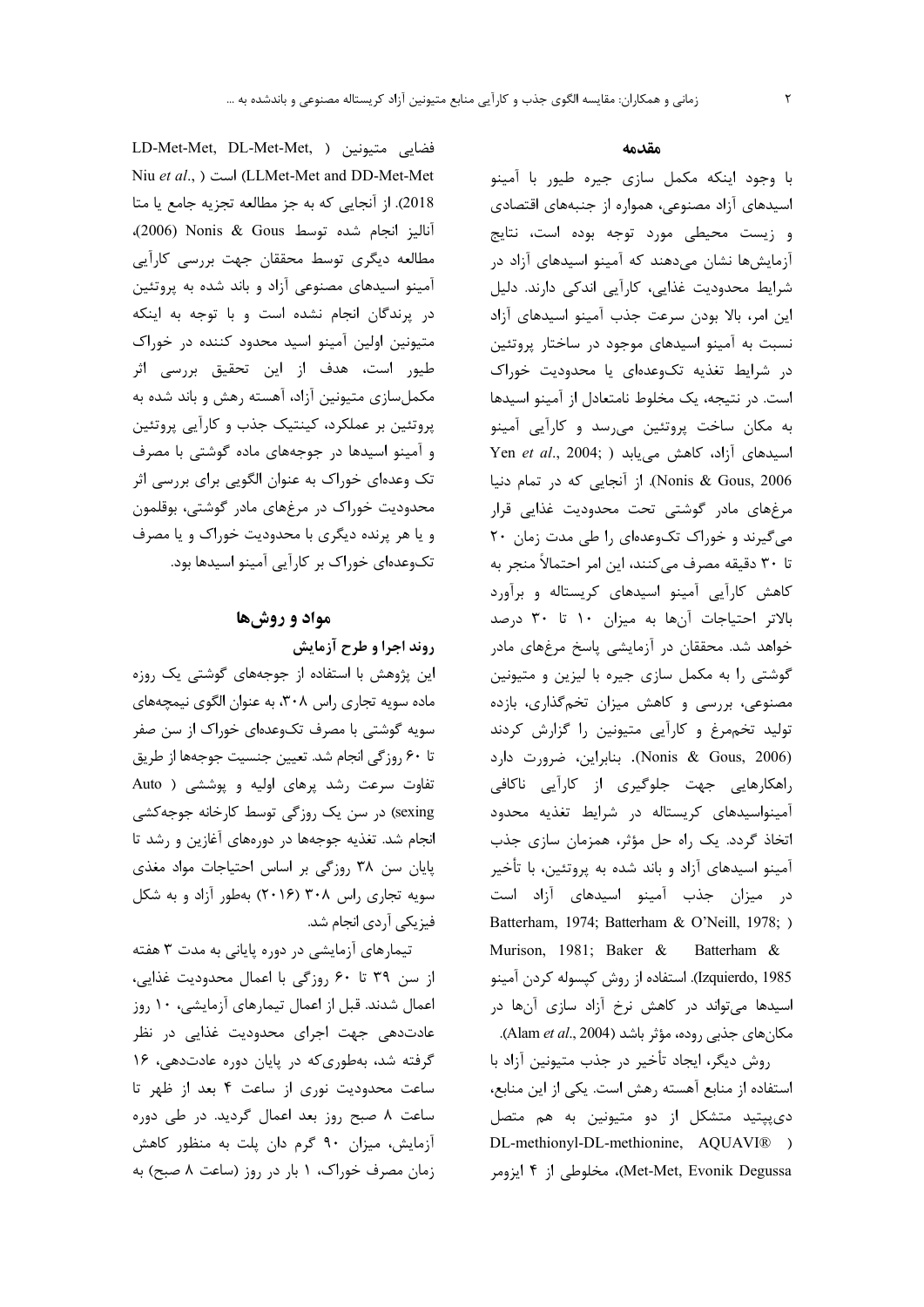هر مرغ داده میشد، که نهایتاً طی مدت ۱۷±۱۷ دقیقه مصرف میگردید. مقدار دان و زمان اعمال محدودیت غذایی مطابق با شرایط اجرای محدودیت غذایی در مرغهای مادر گوشتی بود. هر تیمار دارای ۴ تکرار (واحد آزمایشی از نوع قفس باطری گرم) و ۵ قطعه جوجه در هر واحد آزمایشی بود. قفسهای باطری ۴ طبقه از جنس توری سیمی گالوانیزه بودند. ارتفاع پایینترین طبقه از زمین، ۲۴ سانتیمتر و ابعاد هر طبقه ۹۰ × ۷۸ × ۴۰ سانتی متر بود. در قسمت طولي قفس يک دانخوري ناوداني و در عرض آن يک آبخوری ناودانی وجود داشت. عرض دهانه آبخوری و دانخوری در قسمت فوقانی ۱۰ سانتی متر بود. کف هر طبقه از قفس با توری مشبک پوشیده شده و سینی مخصوص جمعآوری فضولات در زیر آن تعبیه شده بود.

تيمارهاى آزمايشى طبق جداول احتياجات مواد مغذی سویه تجاری راس ۳۰۸ (۲۰۱۶) تنظیم شدند. تیمارهای آزمایشی حاوی ۲۹۷۱-۲۹۵۱ کیلوکالری انرژی قابل سوخت و ساز در هر کیلوگرم) و ۱۷۶/۷-۱۷۲/۷ گرم در کیلوگرم پروتئین خام بودند. قبل از تنظیم جیرههای آزمایشی، میزان ماده خشک، پروتئین خام، چربی خام، خاکستر و آمینو اسیدهای مواد خوراکی با استفاده از روشهای استاندارد (AOAC, 1990) تعيين گرديد. ميزان آمينو اسيدهاي موجود در مواد خوراکی پس از هیدرولیز اسیدی و میزان آمینو اسیدهای گوگرددار پس از اکسیداسیون با اسید پرفرمیک ۸۸٪ همراه با هیدرولیز اسیدی با استفاده از کروماتوگرافی تعویض یونی (IEC) اندازهگیری شد (AOAC, 1990). جیرههای غذایی بر اساس مقادیر آنالیز شده اجزای تشکیل دهنده خوراک، تنظیم شدند. تیمارهای آزمایشی حاوی منابع مختلف متيونين كريستاله شامل (L-Met ،DL-Met و Met-Met) و منبع متيونين باند شده به پروتئين (-PB Met) به میزان ۲ گرم در کیلوگرم جهت مقایسه منابع مختلف متیونین بودند. پس از تجزیه شیمیایی مواد خوراکی موجود در کشور، پودر ماهی و کنجاله کلزا به عنوان منابع غنی از متیونین باند شده با پروتئین، انتخاب شدند. اجزای تشکیل دهنده و ترکیب مواد

مغذی جیرههای آزمایشی در جدول ۱ نشان داده شده است.

# فراسنجههای اندازه گیری شده در طول دوره آزمایش صفات عملكرد

در طی دوره آزمایشی ۳ هفتهای، میزان مصرف خوراک ۹۰ گرم به ازای هر مرغ در روز بود. وزن بدن، میزان افزایش وزن و ضریب تبدیل خوراک به طور هفتگی برای هر گروه محاسبه و در طی دوره آزمایشی ۳ هفتهای بیان شدند. میزان تلفات نیز بهصورت روزانه ثىت شد.

## سنجش فراسنجههای خون

جهت سنجش غلظت متيونين پلاسماي خون، در سن ۵۹ روزگی، ۲ قطعه پرنده از هر تکرار با وزن مشابه با میانگین وزن گروه بهطور تصادفی انتخاب و خونگیری از وريد زير بال در زمان صفر (قبل از مصرف خوراک) و سپس در فواصل زمانی مشخص پس از مصرف خوراک (۱، ۲ و ۳ ساعت پس از مصرف خوراک) انجام شد. نمونههای خون در داخل لولههای حاوی ماده ضد انعقاد (K2 EDTA) ريخته شدند و جدا سازى پلاسمای خون با استفاده از دستگاه سانتریفیوژ با سرعت ٣٣٠٠ دور در دقيقه به مدت ١٠ دقيقه انجام شد. جهت سنجش غلظت آمینو اسیدها در پلاسمای خون، نمونهها با استفاده از متانول، پروتئینزدایی و سنجش با استفاده از دستگاه کروماتوگرافی مایع فاز (Agilent 1200 HPLC, USA) معكوس با كارايي بالا Henderson et al., ) بو آشكارساز فلورسنت انجام شد .(2000; Bartolomeo & Maisano, 2006

برای بررسی وضعیت سوخت و ساز آمینو اسید متيونين، غلظت آنزيمهاى آسپارتات آمينوترانسفراز (AST-SGOT)، ألانين أمينوترانسفراز (-ALT SGPT)، گلوتاتيون اکسيد (GSSG) و گلوتاتيون احيا (GSH) در سرم خون و غلظت هموسیستئین در پلاسمای خون سنجش شد. جهت این امر، نمونههای خون در پایان دوره آزمایش (سن ۶۰ روزگی) از ورید زیر بال ۲ قطعه پرنده در هر تکرار گرفته و نمونههای خون در لولههای بدون خلأ حاوی مواد فعال کننده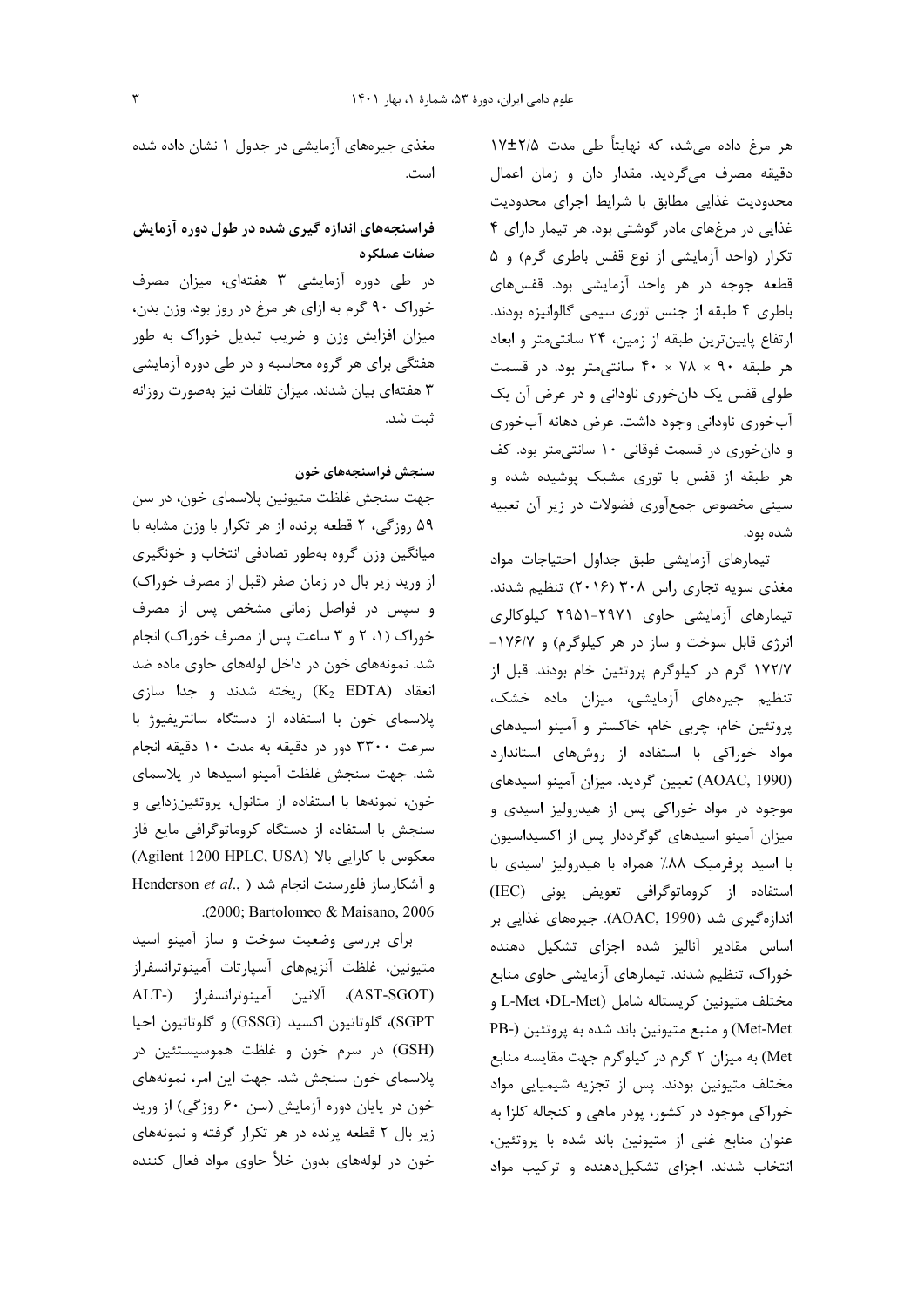$\mathbf{r}$ 

GSH با استفاده از کیتهای تجاری ZellBio GmbH) (Assay kits, Germany انجام شد. اندازهگیری میزان هموسیستئین پلاسمای خون با استفاده از دستگاه کروماتوگرافی مایع فاز معکوس با کارایی بالا Agilent) (1200 HPLC, USA و آشكارساز فلورسنت صورت Ubbink et al., 1991; Gilfix et al., 1997; ) .(Pfeiffer et al., 1999).

لخته (Clot activator) برای جداسازی سرم و لولههای  $K_2$  EDTA) حاوی ماده ضد انعقاد خون (K2 EDTA) جهت جدا سازی پلاسما، ریخته شدند. پس از جدا سازی سرم و پلاسمای خون، فعالیت آنزیمهای AST و ALT به کمک دستگاه اتوآنالیزر اسیکتروفتومتری با استفاده از كيت هاي تشخيصي شركت يارس آزمون (Parsazmun, ) Tehran, Iran) و سنجش فعاليت آنزيمهاي GSSG و

جدول ۱. اجزای تشکیل دهنده و ترکیب مواد مغذی جیرههای آزمایشی (گرم در کیلوگرم به جز مواردی که متفاوت قید شده است) Table 1. The ingredients and nutrients composition of experimental diets (g/kg, unless otherwise stated)

|                                         | Dietary treatments |             |            |                 |                            |  |  |  |  |
|-----------------------------------------|--------------------|-------------|------------|-----------------|----------------------------|--|--|--|--|
|                                         | Basal              | $DL-Met2.0$ | $L-Met2.0$ | $Met-Met_{2.0}$ | $DL-Met0.0$<br>$PB-Met2.0$ |  |  |  |  |
| Maize                                   | 678.5              | 678.5       | 678.5      | 678.5           | 680.0                      |  |  |  |  |
| Soybean meal                            | 285.7              | 285.7       | 285.7      | 285.7           | 169.4                      |  |  |  |  |
| Canola meal                             | 0.0                | 0.0         | 0.0        | 0.0             | 100.0                      |  |  |  |  |
| Menhaden meal                           | 0.0                | 0.0         | 0.0        | 0.0             | 25.0                       |  |  |  |  |
| Maize oil                               | 1.2                | 1.2         | 1.2        | 1.2             | 0.0                        |  |  |  |  |
| Monocalcium phosphate                   | 10.3               | 10.3        | 10.3       | 10.3            | 6.8                        |  |  |  |  |
| Limestone                               | 12.3               | 12.3        | 12.3       | 12.3            | 9.5                        |  |  |  |  |
| Sodium chloride                         | 2.5                | 2.5         | 2.5        | 2.5             | 2.2                        |  |  |  |  |
| Sodium bicarbonate                      | 1.0                | 1.0         | 1.0        | 1.0             | 1.0                        |  |  |  |  |
| Vitamin and mineral premix <sup>1</sup> | 5.0                | 5.0         | 5.0        | 5.0             | 5.0                        |  |  |  |  |
| DL-Met                                  | 0.0                | 2.0         | 0.0        | 0.0             | 0.0                        |  |  |  |  |
| L-Met                                   | 0.0                | 0.0         | 2.0        | 0.0             | 0.0                        |  |  |  |  |
| Met-Met                                 | 0.0                | 0.0         | 0.0        | 2.0             | 0.0                        |  |  |  |  |
| L-Lys-HCl                               | 1.1                | 1.1         | 1.1        | 1.1             | 1.1                        |  |  |  |  |
| Sand                                    | 2.4                | 0.4         | 0.4        | 0.4             | 0.0                        |  |  |  |  |
| Analyzed nutrient content               |                    |             |            |                 |                            |  |  |  |  |
| ME (Kcal/kg)                            | 2959               | 2969        | 2971       | 2940            | 2963                       |  |  |  |  |
| Dry matter                              | 917.1              | 913.9       | 917.2      | 912.0           | 912.5                      |  |  |  |  |
| Crude protein                           | 173.0              | 176.7       | 175.6      | 172.7           | 176.3                      |  |  |  |  |
| Ether extract                           | 35.8               | 41.6        | 41.7       | 42.4            | 38.2                       |  |  |  |  |
| Ash                                     | 56.2               | 54.9        | 57.2       | 51.0            | 50.6                       |  |  |  |  |
| Ca (calculated)                         | 7.1                | 7.1         | 7.1        | 7.1             | 7.1                        |  |  |  |  |
| Available Phosphorus (calculated)       | 3.5                | 3.5         | 3.5        | 3.5             | 3.5                        |  |  |  |  |
| Na (calculated)                         | 1.5                | 1.5         | 1.5        | 1.5             | 1.5                        |  |  |  |  |
| Cl (calculated)                         | 1.8                | 1.8         | 1.8        | 1.8             | 1.8                        |  |  |  |  |
| Met                                     | 3.4                | 4.8         | 3.9        | 4.6             | 3.7                        |  |  |  |  |
| Cys                                     | 3.2                | 3.2         | 3.1        | 3.1             | 3.3                        |  |  |  |  |
| Met+Cys                                 | 6.6                | 8.0         | 7.0        | 7.7             | 7.0                        |  |  |  |  |
| Lys                                     | 10.8               | 10.5        | 10.4       | 10.3            | 10.7                       |  |  |  |  |
| Thr                                     | 7.0                | 6.9         | 6.8        | 6.9             | 7.1                        |  |  |  |  |
| Arg                                     | 12.2               | 11.9        | 11.8       | 11.8            | 11.4                       |  |  |  |  |
| <b>Ile</b>                              | 7.4                | 7.5         | 7.4        | 7.2             | 7.4                        |  |  |  |  |
| Leu                                     | 15.1               | 15.2        | 15.0       | 15.1            | 15.0                       |  |  |  |  |
| Val                                     | 8.6                | 8.6         | 8.5        | 8.2             | 8.8                        |  |  |  |  |
| His                                     | 4.9                | 4.9         | 4.8        | 4.8             | 5.0                        |  |  |  |  |
| Phe                                     | 8.7                | 8.7         | 8.5        | 8.5             | 8.3                        |  |  |  |  |
| Gly                                     | 7.7                | 7.6         | 7.5        | 7.5             | 8.1                        |  |  |  |  |
| Ser                                     | 9.1                | 8.9         | 8.7        | 9.0             | 8.5                        |  |  |  |  |
| Pro                                     | 11.0               | 11.1        | 11.1       | 11.0            | 11.2                       |  |  |  |  |
| Ala                                     | 9.3                | 9.2         | 9.1        | 9.2             | 9.5                        |  |  |  |  |
| Asp                                     | 18.3               | 18.1        | 17.7       | 17.7            | 16.6                       |  |  |  |  |
| Glu                                     | 31.7               | 31.6        | 31.1       | 31.4            | 30.8                       |  |  |  |  |

۱. مكمل ويتاميني و معدني مقادير زير را در هر كيلوگرم خوراک تأمين ميiمود: ۱۰۰۰۰ واحد بين|لمللي ويتامين A، ۳۵۰۰ واحد بين|لمللي ويتامين وD، ۱۰۰ واحد بينالمللي ويتامين E ، ۳ ميلي گرم ويتامين K ، ۳ ميلي گرم ويتامين B، ۶ ميلي گرم ويتامين دهم در سلم سي ده دا ميلي گرم ويتامين

B5، ۳ میلیگرم ویتامین B6، ۱/۵۰ میلیگرم بیوتین، ۱/۵۰ میلیگرم اسید فولیک، ۰/۰۲ میلیگرم ویتامین B<sub>2،</sub> ۱۶ میلیگرم مس، ۱/۲۵ میلیگرم ید، ۴۰

میلیگرم آهن، ۱۲۰ میلیگرم منیزیوم، ۰/۳۰ میلیگرم سلنیوم، و ۱۱۰ میلیگرم روی.

1. Vitamin and mineral premix supplied the following per kg of diet: Vitamin A, 10000 IU; Vitamin D<sub>3</sub>, 3500 IU; Vitamin E, 100 IU; Vitamin K, 3 mg; Vitamin B<sub>1</sub>, 3 mg; Vitamin B<sub>2</sub>, 6 mg; Vitamin B<sub>3</sub>, 35 mg; Vitamin B<sub>5</sub>, 15 mg; Vitamin B<sub>6</sub>, 3 mg; Biotin, 0.15 mg; Folic Acid, 1.50 mg; Vitamin B<sub>5</sub>, 16 B12, 0.02 mg; Copper, 16 mg; Iodine, 1.25 mg; Iron, 40 mg; Manganese, 120 mg; Selenium, 0.30 mg and Zinc, 110 mg.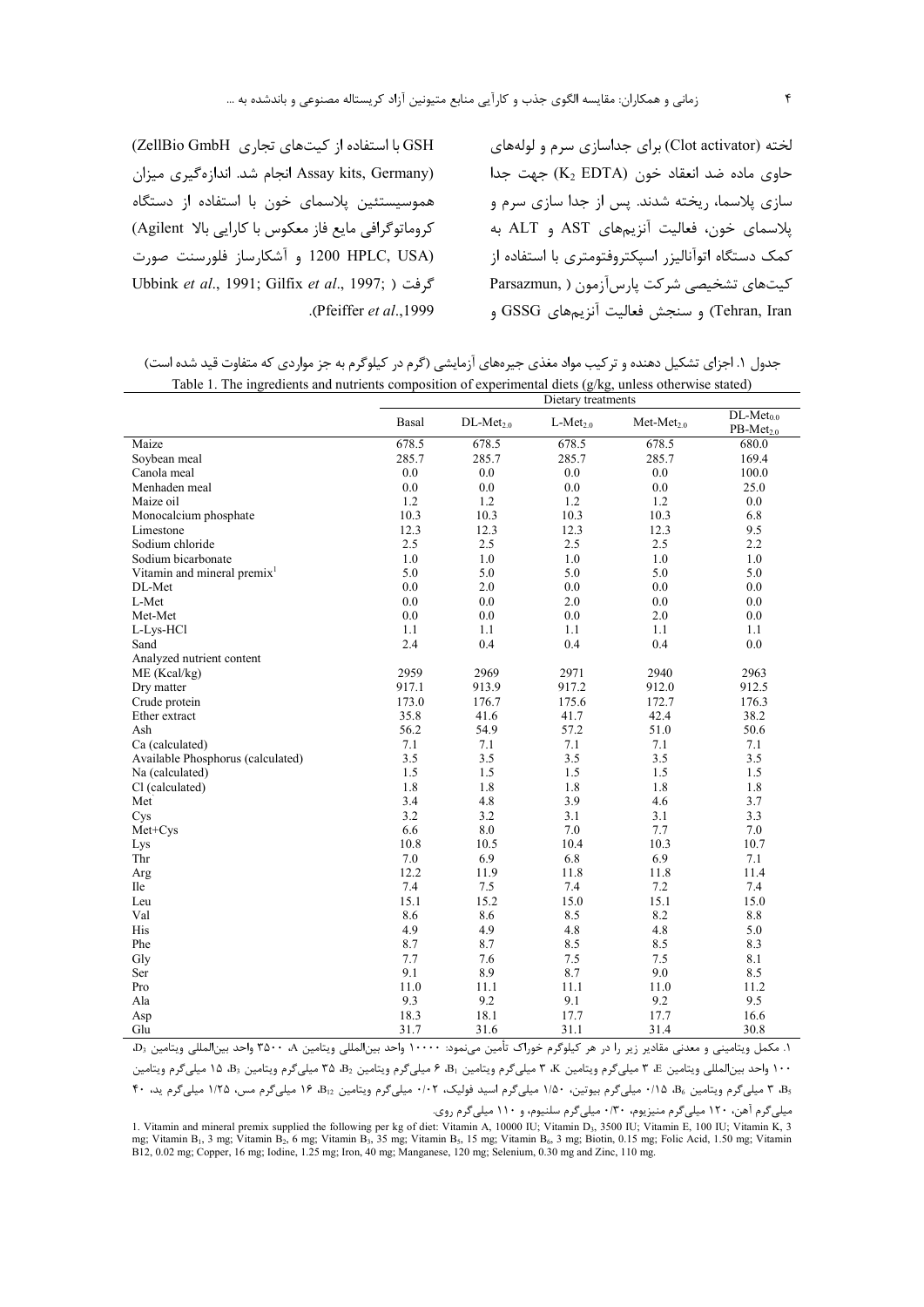**Iranian Journal of Animal Science** Vol 53, No 1, Spring 2022 (1-11) DOI: 10.22059/ijas.2020.301751.653781

انباشت د. لاشه، محاسبه شد.

سنجش ميزان نيتروژن فضولات جهت تعيين ميزان نيتروژن فضولات، فضولات هر قفس به طور روزانه طی ۴ روز آخر دوره آزمایشی، جمعآوری و تا روز تجزیه در دمای ۲۰- درجه سانتیگراد فریز گردید. در زمان آناليز نيتروژن، مخلوط نمودن ۴ نمونه مربوط به هر قفس، نمونه برداری پس از همگن نمودن مخلوط، خشک نمودن با استفاده از دستگاه خشککن انجمادی، آسیاب نمودن نمونههای خشک شده و سیس آنالیز ازت در نمونهها با استفاده از دستگاه کلدال و مطابق با روش های استاندارد انجام شد (AOAC, 1990).

## ارزيابي فراسنجههاي لاشه

پس از وزن کشی در پایان دوره آزمایشی (سن ۶۰ روزگی)، پرندگان یک شب گرسنه نگه داشته شدند (دسترسی آزاد به آب) و در سن ۶۱ روزگی مجدداً وزن کشی و ۲ قطعه پرنده از هر تکرار با وزن مشابه با میانگین وزن گروه بهطور تصادفی انتخاب و کشتار شدند. تفکیک و وزنکشی قطعات لاشه جهت تعیین بازده لاشه، بازده سینه، بازده کبد و بازده چربی حفره بطني انجام شد.

### تجزیه و تحلیل آماری

دادهها در قالب طرح کاملاً تصادفی (۵ تیمار× ۴ تکرار× ۵ مشاهده) با استفاده از نرمافزار آماری SAS ویرایش ۹/۱ (SAS Institute, 2003) و رويه GLM (براى فراسنجههایی که فقط یک بار در طول آزمایش اندازهگیری شدند) و رویه MIXED (برای فراسنجه متیونین پلاسما که بهصورت تکرار شونده در طول دوره آزمایش اندازهگیری شد و شامل اثر جیره، اثر زمان بعد از مصرف خوراک و اثر متقابل جیره و زمان بود) مورد تجزیه و تحلیل آماری قرار گرفتند. مقایسه تفاوت میانگینها با استفاده از آزمون چنددامنهای دانکن انجام شد.

نتايج و بحث در این تحقیق، تأثیر تیمارهای آزمایشی مکملسازیشده

علوم دامی ایران دورهٔ ۵۳، شمارهٔ ۱، بهار ۱۴۰۱ (ص ۱۱-۱)

سنجش كارآيي پروتئين و آمينو اسيدها

جهت تجزيه تركيبات لاشه كامل، قبل از شروع دوره آزمایشی (سن ۳۸ روزگی)، از هر تکرار ۱ قطعه جوجه با وزن مشابه با میانگین وزن گروه به عنوان لاشه شاهد انتخاب، یک شب گرسنه نگه داشته شده (دسترسی آزاد به آب)، روز بعد مجدداً وزنكشي، با روش خفگي با گاز -۲۰ کشتار و سپس لاشهها بهطور کامل در دمای ۲۰-درجه سانتیگراد جهت آنالیز بعدی فریز شدند. در سن ۶۰ روزگی نیز از هر تکرار ۱ قطعه پرنده با روش گفته شده برای لاشه شاهد انتخاب، کشتار و فریز شد. در زمان تجزیه، قطعه کردن و چرخ کامل لاشههای فریز شده، نمونه برداری پس از همگن نمودن لاشه چرخ شده، خشک نمودن با استفاده از دستگاه خشککن انجمادی (Freeze dryer)، آسیاب نمودن نمونههای خشک شده و سپس تجزیه فراسنجههای ماده خشک، پروتئین خام، چربی خام و خاکستر خام با روشهای استاندارد انجام شد (AOAC, 1990). سنجش آمينو اسيدها با استفاده از دستگاه کروماتوگرافی مایع با کارایی بالا ( Knauer HPLC, Germany) و آشکارساز فلورسنت انجام شد Henderson et al., 2000; Bartolomeo & Maisano, ) 2006). كارآيي هر يك از آمينو اسيدها به اين صورت محاسبه گردید.

= کارآيي آمينو اسيد (گرم/گرم) انباشت آمینو اسید در لاشه (گرم)/ آمینو اسید قابل دسترس جهت انباشت در لاشه (گرم)

برای محاسبه میزان انباشت آمینو اسید در لاشه طی دوره آزمایشی، میزان انباشت آمینو اسید در لاشه شاهد (حاصلضرب وزن لاشه شاهد در درصد آمینو اسید لاشه شاهد) از انباشت آمینو اسید در لاشه نهایی (حاصلضرب وزن لاشه نهایی در درصد آمینو اسید لاشه نهایی) کسر گردید. جهت تعیین میزان آمینو اسید قابل دسترس جهت انباشت در لاشه، متوسط خوراک مصرفی طی دوره آزمایشی در درصد آمینو اسید خوراک ضرب شد. کارآیی پروتئین نیز با روش گفته شده و با بدست آوردن نسبت بین انباشت پروتئین در لاشه و پروتئین قابل دسترس جهت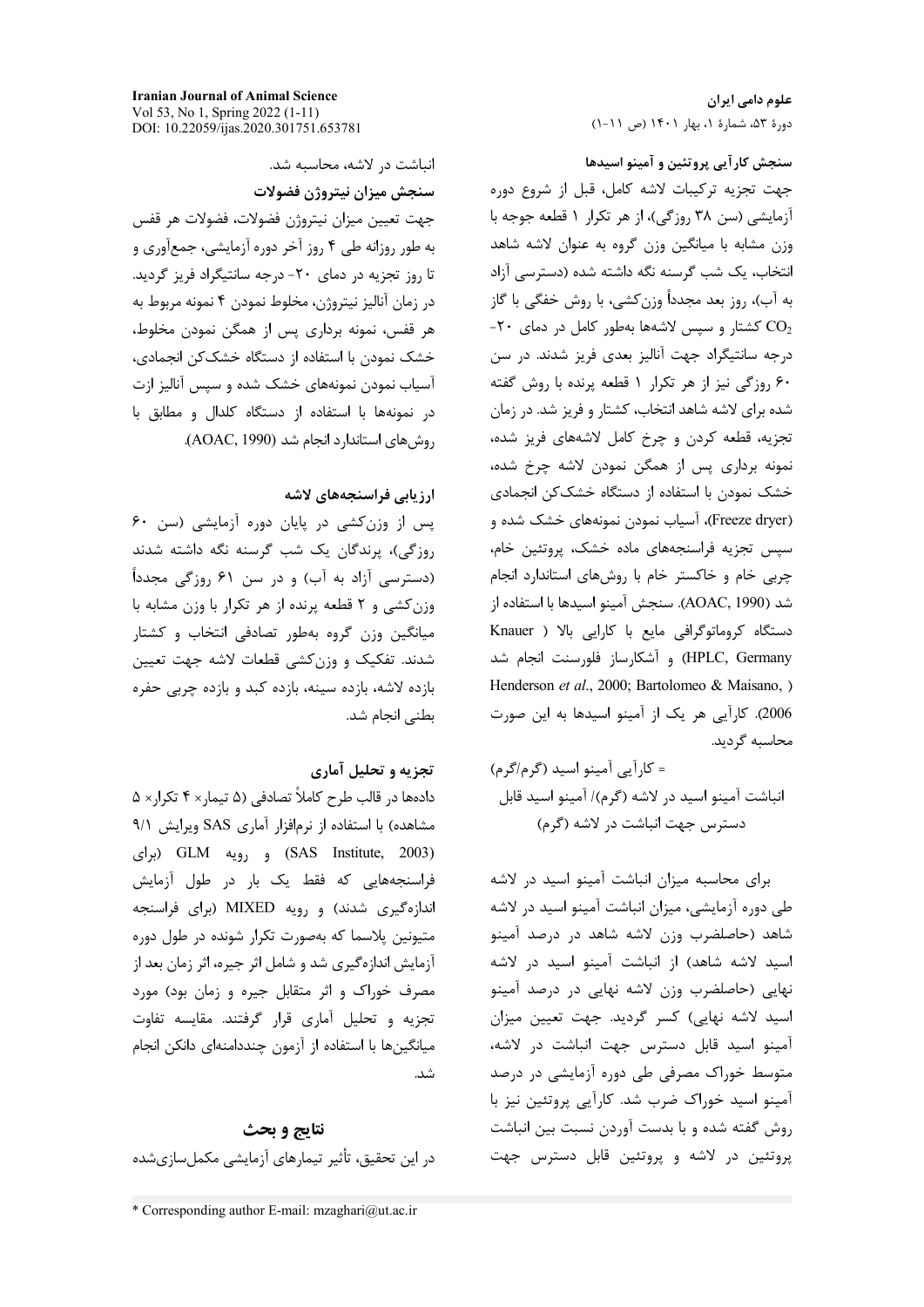خون در ساعات مختلف پس از مصرف تیمارهای

آزمایشی میتوان گفت که در پرندههای تیمارهای

و DL-Met<sub>2.0</sub> و Met-Met<sub>2.0</sub> بايين ترين غلظت

متیونین پلاسمای خون در ساعت صفر (پیش از مصرف خوراک) و بالاترین غلظت آن ۱ ساعت بعد از

مصرف خوراک مشاهده شد که ۲ و ۳ ساعت پس از

مصرف خوراک بطور معنیداری کاهش یافت

(P<۰/۰۱). بالعکس، در پرندههای تیمارهای حاوی  $L$ -Met<sub>2.0</sub> و L-Met<sub>2.0</sub> غلظت متيونين يلاسماى

خون در ۱ و ۲ ساعت پس از مصرف خوراک افزایش و

سپس در ۳ ساعت پس از مصرف خوراک، کاهش

یافت (P<۰/۰۱). در خصوص منبع L-Met می توان

نتيجه گرفت كه اين منبع متيونين به دليل الگو و سرعت جذب مشابه با متيونين باند شده، مناسبتر از

ساير منابع متيونين مصنوعي جهت استفاده همزمان با منبع متيونين باند شده با پروتئين است. نتايج فوق

با گزارش های .Yen et al (2004) مطابقت دارند. این

محققان در آزمایشی، افزایش غلظت پلاسمایی لیزین

و ترئونین را در زمان ١ ساعت پس از مصرف خوراک

مکمل شده با آمینو اسیدها و در زمان ۲/۵ ساعت پس

از مصرف خوراک فاقد مکملسازی با آمینو اسیدها

مشاهده و گزارش کردند. آمینو اسیدهای کریستاله با

سرعت بیشتری نسبت به آمینو اسیدهای متصل به

پروتئین در شرایط تغذیه تکوعدهای جذب می شوند.

Batterham & Bayley (1989) نشان دادند که تغذیه

تکوعدهای جیره مکمل شده با لیزین کریستاله

موجب جذب سريعتر ليزين أزاد، عدم تعادل أمينو

اسیدی در مکان سوخت و ساز و در نتیجه

اکسیداسیون بیشتر آمینو اسیدهای ضروری نسبت به زمانی گردید که همه آمینو اسیدها در شکل متصل به

با منابع مختلف متيونين (Met-Met ،L-Met ،DL-Met و PB-Met) بر صفات عملکرد مرغهای گوشتی، معنیدار (P<٠/٠١) بود. به طوری که در پرندگان تیمار مکمل شده با متيونين باند شده با پروتئين (PB-Met2.0)، میانگین افزایش وزن و وزن نهایی بدن، افزایش و ضریب تبدیل خوراک در مقایسه با تیمارهای مکمل شده با Met- J و -L-Met<sub>2.0</sub> (DL-Met<sub>2.0</sub> منابع متيونين مصنوعي @Met2) كاهش يافت. محققان قبلي نيز آثار مثبت مكمل سازی خوراک با آمینو اسیدهای باند شده و آثار منفی جایگزینی آمینو اسیدهای باندشده با آمینو اسیدهای آزاد مصنوعی بر عملکرد را گزارش و بیان کردند. کاهش پروتئین خام جیره و جایگزینی آن با آمینو اسیدهای کریستاله موجب کاهش وزن نهایی، افزایش وزن و راندمان مصرف خوراک گردید (Guay et al., 2006). در خصوص فراسنجههای لاشه، مکمل سازی خوراک با منابع مختلف متيونين تأثير معنىدارى بر بازده لاشه،  $(P > \cdot / \cdot \Delta)$  سینه، کبد و چربی حفره بطنی نداشت (جدول ٢).

مطابق با شكل ١، اثر مكملسازي خوراك با منابع مختلف متیونین و زمان مصرف خوراک بر غلظت متيونين پلاسماي خون، معنىدار بود (P<٠/٠١). به طوري كه بالاترين غلظت متيونين پلاسماي خون، در مرغهای تغذیه شده با جیرههای مکمل شده با DL-Met و Met-Met، در ١ ساعت بعد از مصرف خوراک (به ترتيب 1۵۶/۶۰ ng/µl و ۱۵۹/۹۸ ng/µl) و با مصرف جیرههای حاوی PB-Met و L-Met، در ۲ ساعت پس از تغذيه (به ترتيب ٨٩/۵۵ ٨٩/۵۵ و ۵٢/١۵ (٥٢/١۵) مشاهده شد. این نتیجه نشان دهنده جذب سریعتر متیونین آزاد کریستاله از نوع DL-Met و Met-Met در مرغهای تغذیه شده بهطور تکوعدهای بود.

با دقت در روند تغییر غلظت متیونین پلاسمای

جدول ۲. تأثیر جیرههای آزمایشی بر عملکرد و فراسنجههای لاشه مرغهایگوشتی با مصرف تکوعدهای خوراک از سن ۳۹ تا ۶۰ روزگی Table 2. The effect of experimental diets on performance and carcass characteristics of broilers with single-meal feed consumption from 39 to 60 days of age

| Dietary treatments |        |         |                          |        |                       | Performance         |                   |  |         |               | Carcass characteristics (%) |                   |  |  |  |
|--------------------|--------|---------|--------------------------|--------|-----------------------|---------------------|-------------------|--|---------|---------------|-----------------------------|-------------------|--|--|--|
|                    |        |         |                          |        | BW(g)                 | FCR(g/g)<br>WG (g)  |                   |  | Carcass | <b>Breast</b> | Liver                       | Abdominal fat pad |  |  |  |
| Met source         | DL-Met | L-Met   | Met-Met                  | PB-Met |                       |                     |                   |  |         |               |                             |                   |  |  |  |
|                    |        |         |                          |        | 2326.46 <sup>c</sup>  | 631.05 <sup>c</sup> | 2.93 <sup>a</sup> |  | 77.46   | 37.63         | l.60                        | 0.53              |  |  |  |
| Met amount         | 2.0    |         | $\overline{\phantom{0}}$ |        | 2381.56 <sup>ab</sup> | $768.00^a$          | $2.34^{\circ}$    |  | 76.66   | 37.97         | . 54                        | 0.34              |  |  |  |
|                    |        | 2.0     | $\overline{\phantom{a}}$ |        | $2343.46^{bc}$        | 752.84 <sup>a</sup> | 2.46 <sup>c</sup> |  | 75.76   | 38.89         | 1.66                        | 0.64              |  |  |  |
| (g/kg)             |        |         | 2.0                      |        | $2356.18^{bc}$        | $701.33^{b}$        | $2.64^{\circ}$    |  | 77.01   | 37.88         | 1.68                        | 0.40              |  |  |  |
|                    |        | -       | $\overline{\phantom{0}}$ | 2.0    | $2411.65^a$           | $798.15^a$          | $2.32^{\rm d}$    |  | 76.98   | 39.93         | 1.43                        | 0.57              |  |  |  |
|                    |        | P-value |                          |        | 0.006                 | < 0.0001            | < 0.0001          |  | 0.51    | 0.23          | 0.24                        | 0.69              |  |  |  |
| <b>SEM</b>         |        |         |                          |        | 14.22                 | 15.18               | 0.03              |  | 0.69    | 0.75          | 0.08                        | 0.16              |  |  |  |

.<br>a-d: حروف متفاوت در هر ستون بيانگر تفاوت معنىدار بين ميانگينها مي باشد (P<-/·۵).

a-d: Means in each column with different superscripts are significantly different (P<0.05).

يروتئين تأمين شدند.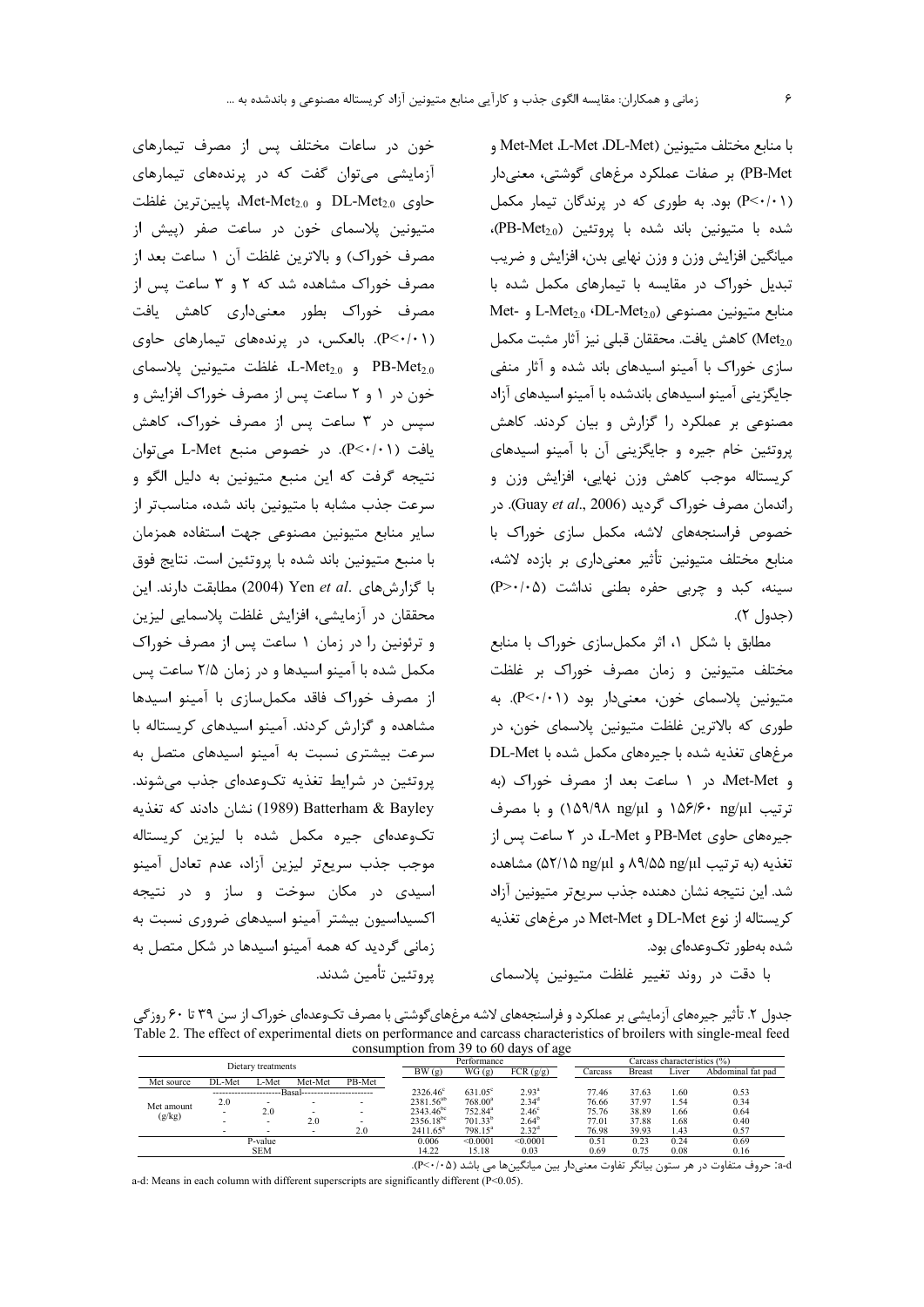دآمینه شدن آمینو اسیدهای مازاد را کاهش داد. تأثیر تیمارهای آزمایشی بر میزان هموسیستئین پلاسمای خون، معنی دار (P<۰/۰۱) بود به طوری که تیمار مکمل شده با متیونین باند شده به پروتئین موجب كاهش غلظت هموسيستئين يلاسماي خون (٢۵/۶۸ میکرومول/لیتر) با اختلاف معنیدار نسبت به منابع متیونین مصنوعی گردید. این نتیجه نشان داد که متیونین باند شده به پروتئین توانست کارآیی استفاده از متیونین را در تیمارهای مکمل شده افزایش و میزان هموسیستئین پلاسمای خون را کاهش دهد. هموسیستئین یک آمینو اسید غیریروتئینی است که توسط دمتیله شدن متیونین رژیم غذایی به وجود میآید. هموسیستئین در مسیر ترانسمتیلاسیون سوخت و ساز متيونين به سيستاتيونين و سپس در مسير ترانس،سولفوراسيون به سيستئين تبديل می شود. آنزیمهای دخیل در این مسیرها سیستاتیونین بتا سینتاز (CβS) و سیستاتیونین گاما لياز (CyL) مى باشند. هنگامى كه تعادل بين توليد و مصرف هموسیستئین مختل شود، این آمینو اسید در سلولها و مایع میان بافتی تجمع می یابد و در نتیجه افزایش مقدار آن در پلاسمای خون رخ می،دهد. سطوح مازاد متیونین جیره از طریق ساز و کار خود تنظيمي منفي، فعاليت آنزيم ςβS ,ا كاهش مي دهد و Murray et al., ) موجب تجمع هموسيستئين مى شود .(2003; Samuels, 2003).

(P<٠/٠١) بر نسبت گلوتاتیون احیاء به اکسید (GSH/GSSG) سرم خون مرغهایگوشتی داشت و موجب افزایش این نسبت شد. در واقع پایینترین میزان این نسبت در مرغهای تغذیه شده با تیمار شاهد بدون مكمل سازى متيونين با اختلاف معنی داری با تیمارهای مکمل سازی شده، مشاهده گردید. نتیجه این تحقیق با مطالعات قبلی محققان همخوانی داشت. Nemeth et al. (2004) گزارش کردند که مکملسازی جیره با متیونین، منجر به افزایش میزان GSH و کاهش میزان GSSG گردید و هر دو آمینو اسید متیونین و سیستئین عوامل کلیدی در سيستم اکسيداسيون- احياء گلوتاتيون مي باشند. با توجه به اینکه متیونین باند شده به پروتئین توانست نسبت فوق را در مقایسه با تیمار شاهد تا میزان بیش از ۱۰ واحد که محدوده مورد اعتماد در شرایط فیزیولوژیکی طبیعی است، افزایش دهد، میتوان نتیجه گرفت که متيونين باند شده به پروتئين توانست به خوبي جايگزين متیونین مصنوعی (DL-Met) شود و متیونین مورد نیاز

همانطور که در جدول ۳ مشاهده می شود، مکمل سازی جیره با منابع مختلف متیونین تأثیر معنیداری

اثر تیمارهای آزمایشی بر میزان آنزیمهای کبدی AST و ALT سرم خون معنى دار نبود. بنابراين، استفاده از این دو منبع متیونین، با بهبود الگوی آمینو اسیدی جیره، نیاز به آمینوترانسفرازهای کبدی جهت

جهت ساخت GSH ,ا فراهم نمايد.



شکل ۱. تأثیر تیمارهای آزمایشی مکمل شده با منابع مختلف متیونین بر غلظت متیونین پلاسمای خون مرغهای گوشتی با مصرف تکوعدهای خوراک از سن ۳۹ تا ۶۰ روزگی Figure 1. The effects of experimental diets on blood parameters of broilers with single-meal feed consumption from

39 to 60 days of age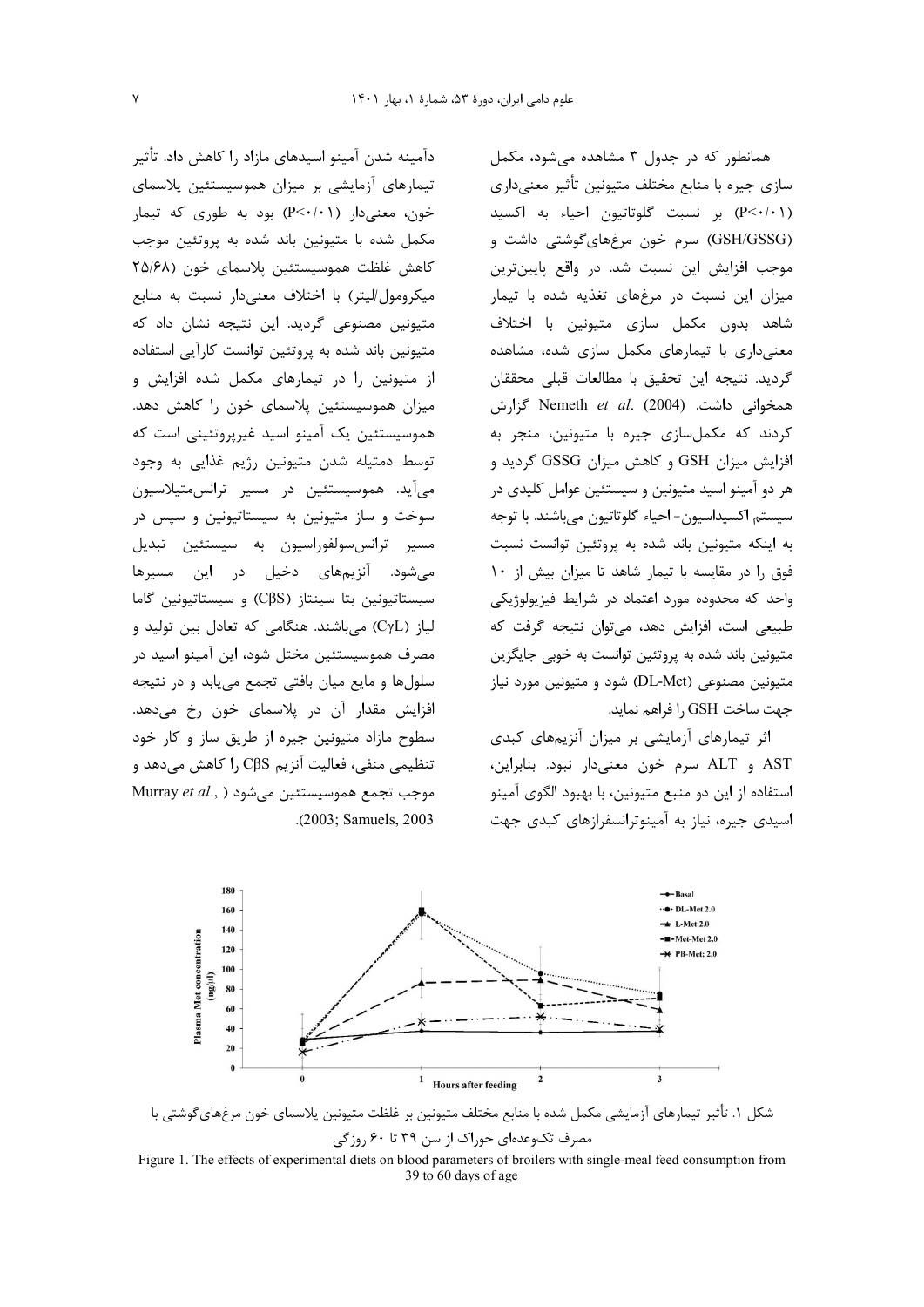جدول ۳. تأثیر جیرههای آزمایشی بر فراسنجههای خون مرغهایگوشتی با مصرف تکوعدهای خوراک از سن ۳۹ تا ۶۰ روزگی Table 3. The effect of experimental diets on blood parameters of broilers with single-meal feed consumption from 39 to 60 days of age

|                      |                          | Dietary treatments |                         |                          | Blood parameters   |                                          |                |                        |  |  |  |
|----------------------|--------------------------|--------------------|-------------------------|--------------------------|--------------------|------------------------------------------|----------------|------------------------|--|--|--|
|                      |                          |                    |                         |                          | $\rm GSH/GSSG^1$   | HCY <sup>2</sup><br>$(\mu \text{mol}/L)$ | $AST^s$<br>U/L | ALT <sup>4</sup> (U/L) |  |  |  |
| Met source           | DL-Met                   | ∟-Met              | Met-Met                 | PB-Met                   |                    |                                          |                |                        |  |  |  |
|                      |                          |                    | Basal------------------ |                          | $3.77^{\rm d}$     | $21.50^{b}$                              | 218.50         | 10.90                  |  |  |  |
| Met amount<br>(g/kg) | 2.0                      | -                  | -                       | $\overline{\phantom{a}}$ | $15.63^{\circ}$    | $34.38^{a}$                              | 234.75         | 11.02                  |  |  |  |
|                      | $\overline{\phantom{0}}$ | 2.0                | -                       | $\overline{\phantom{a}}$ | $11.19^{ab}$       | $33.05^a$                                | 221.00         | 9.91                   |  |  |  |
|                      | -                        |                    | 2.0                     | $\overline{\phantom{a}}$ | $13.56^{bc}$       | $40.43^a$                                | 241.19         | 11.32                  |  |  |  |
|                      |                          |                    | -                       | 2.0                      | 12.94 <sup>c</sup> | $25.68^{b}$                              | 218.75         | 10.27                  |  |  |  |
|                      |                          | P-value            |                         |                          | < 0.0001           | 0.0005                                   | 0.32           | 0.39                   |  |  |  |
|                      |                          | <b>SEM</b>         |                         |                          | 0.60               | 2.43                                     | 11.12          | 0.55                   |  |  |  |

a-c: حروف متفاوت در هر ستون بيانگر تفاوت معنىدار بين ميانگينها ميباشد (P<٠/٠۵).

a-c: Means in each column with different superscripts are significantly different (P<0.05).

1. Reduced glutathione to oxidized glutathione ratio.

2. Homocysteine.

3. Aspartate aminotransferase.<br>4. Alanine aminotransferase.

۰/۱۹ گرم/گرم، کارآیی متیونین باند شده با پروتئین به ازای هر گرم متیونین در شکل باند شده بود که از تقسیم VI متيونين در تيمار حاوى PB-Met<sub>2.0</sub> (۶۹) گرم/گرم) بر میزان متیونین باند شده موجود در جیره (٣/۶ گرم، جدول ١) محاسبه گرديد. بنابراين، متيونين آزاد مصنوعی در پرندههای با مصرف یک وعده خوراک مانند مرغهای مادر گوشتی بدلیل عدم همزمانی جذب با متیونین باند شده با پروتئین، کارآیی کمتری دارد.

در خصوص کارآیی سایر آمینو اسیدهای ضروری، تأثیر منابع مختلف متیونین بر کارآیی سایر آمینو اسیدها شامل اسید آسیا<sub>ر</sub>تیک، اسید گلوتامیک، سرين، گلايسين، ترئونين، آرژنين، آلانين، والين، لوسين و ليزين، معنى دار (P<٠/٠۵) بود. بالاترين میزان کارآیی آمینو اسیدهای فوق در جوجههای تیمار مکمل شده با متیونین باند شده به پروتئین (-PB Met2.0) مشاهده شد. در واقع به دليل بهبود الگوى آمینو اسیدی در مکان ساخت پروتئین با استفاده از منبع متیونین باند شده به پروتئین، کارآیی سایر آمینو اسیدهای ضروری، بهبود یافت. این نتایج موافق با نتايج گزارش شده توسط Nonis & Gous (2006) بود که نشان دادند جایگزینی پروتئین جیره با مقادیر در حال افزایش لیزین و متیونین آزاد مصنوعی تا ٢/٣ گرم/کیلوگرم خوراک، کارآیی متیونین را تا میزان ۴/۳ درصد کاهش داد. Batterham (1974) در آزمایشی گزارش کرد که تفاوت میزان جذب لیزین آزاد و باند شده با پروتئین در شرایط تغذیه تکوعدهای موجب کاهش کارآیی لیزین آزاد و همچنین عملکرد رشد گ دىد.

مطابق با جدول ۴، مکمل سازی جیره با متیونین باند شده با پروتئین (PB-Met<sub>2.0</sub>) موجب افزایش معنیدار (P<۰/۰۱) درصد پروتئین لاشه (۷۰/۳۴ درصد)، کارآیی پروتئین (۱۵۴۰ گرم/گرم) و کاهش معنیدار (P≤٠/٠۵) میزان نیتروژن فضولات (۴/۰۴ درصد) در مقایسه با تیمارهای مکمل شده با متیونین مصنوعی گردید. بنابراین، متیونین باند شده به پروتئین توانست با ایفای نقش مثبت در همزمانی جذب و نهایتاً بهبود الگوی آمینو اسیدی در مکان ساخت پروتئین، درصد پروتئین لاشه و بهرهوری پروتئین را افزایش و همچنین میزان نیتروژن فضولات را كاهش دهد. بين منابع متيونين مصنوعي، منبع -L Met مقدار كارآيي پروتئين را نسبت به دو منبع ديگر افزایش و میزان نیتروژن دفعی را کاهش داد.

نتایج کارآیی آمینو اسیدهای ضروری در جدول ۵ نشان داده شده است. تأثیر تیمارهای آزمایشی بر کارآیی آمینو اسید متیونین، معنی دار (P<۰/۰۱) بود به طوری که بالاترین میزان کارآیی متیونین در تیمار حاوی متيونين باند شده با پروتئين (PB-Met<sub>2.0</sub>) مشاهده شد (۱۶۹ گرم/گرم) که اختلاف معنیداری با تیمارهای L-Met<sub>2.0</sub> DL-Met<sub>2.0</sub>) متيونين مصنوعي (L-Met<sub>2.0</sub> و Met-Met2.0) نشان داد. پایینترین میزان کارآیی  $\cdot$ /٣۶) DL-Met<sub>2.0</sub> حاوى  $\cdot$ Net<sub>2.0</sub> مربوط به تيمار حاوي گرم/گرم) بود. در این تیمار که حاوی ۲ گرم درکیلوگرم متیونین آزاد مصنوعی و ۲/۸ گرم درکیلوگرم متیونین باند شده با پروتئین (متیونین کل ۴/۸ گرم/گرم، جدول ١) بود، كارآيي متيونين آزاد برابر با صفر محاسبه گرديد (محاسبه شده بهصورت ٢/ ((٢/١٨×٢/١) - ٠/٣۶)). عدد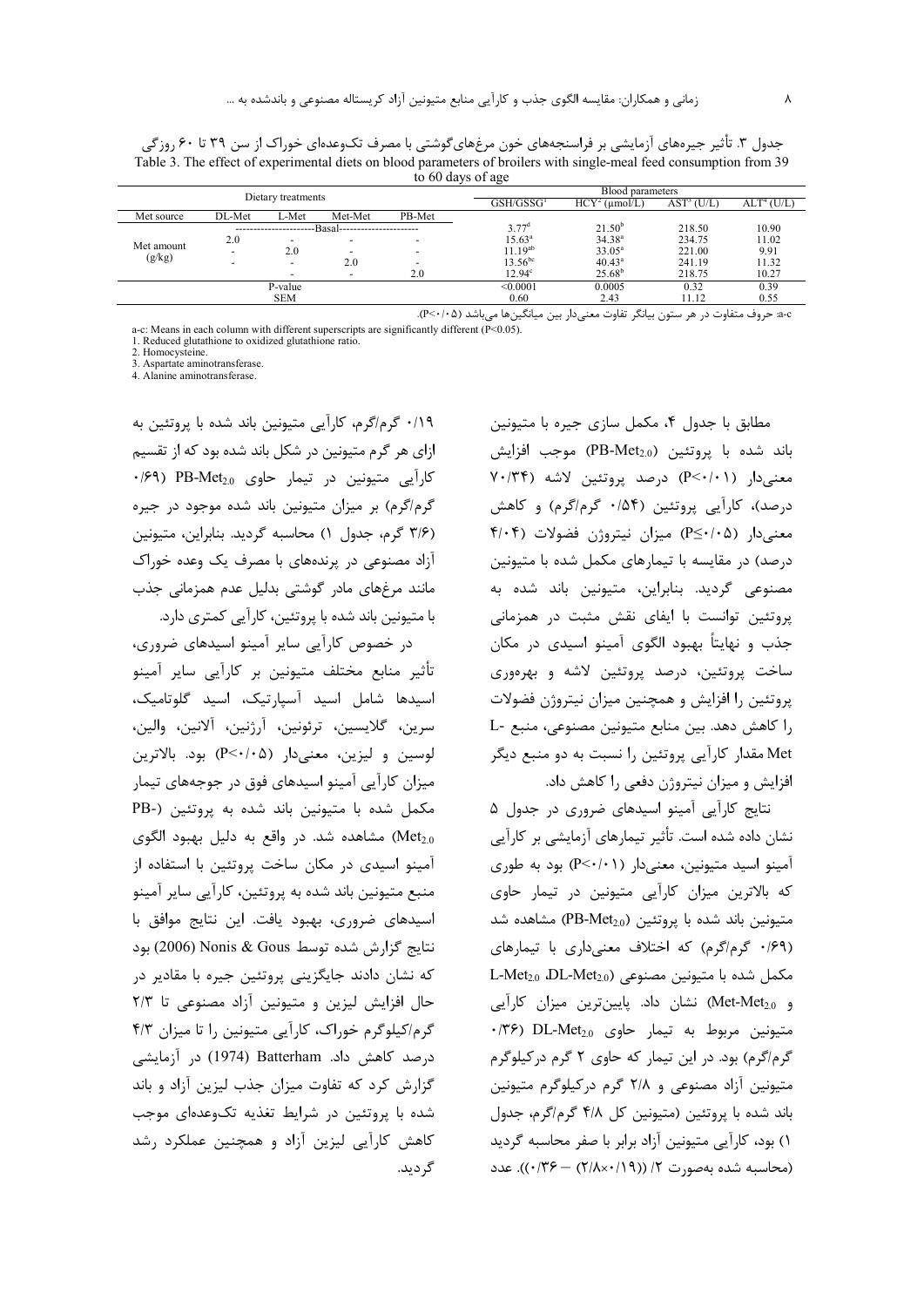UE#g\_ y1./ Y/ 0/G?1H \*+ (JBF 5 %) 7+ ! E U:/+1? ! YL? 1 B \* &51/) 1/ac? 4. P4) T 39 ?60 08 K#F &542 J? V13 . #T& S1

Table 4. The effect of experimental diets on whole body composition (% dry matter), efficiency of protein utilization and excreta nitrogen content of broilers with single-meal feed consumption from 39 to 60 days of age

|        | Dietary treatments |                          |            | Body composition<br>(% based on %DM) |                    | Efficiency of protein<br>utilisation $(g/g)$ | Nitrogen content of<br>excreta $(\% )$ |                   |                   |
|--------|--------------------|--------------------------|------------|--------------------------------------|--------------------|----------------------------------------------|----------------------------------------|-------------------|-------------------|
|        |                    |                          | CP         | EE                                   | ASH                |                                              |                                        |                   |                   |
| Met    | DL-                |                          | Met-       | PB-                                  |                    |                                              |                                        |                   |                   |
| source | Met                | Met                      | Met        | Met                                  |                    |                                              |                                        |                   |                   |
|        |                    |                          | --Basal--- |                                      | $63.98^{b}$        | 25.87                                        | 7.15                                   | $0.41^d$          | $5.32^{\circ}$    |
| Met    | 2.0                |                          |            |                                      | $66.33^{b}$        | $63.98^{b}$                                  | 7.57                                   | 0.48 <sup>b</sup> | $4.61^{ab}$       |
| amount | ۰                  | 2.0                      |            | -                                    | $65.64^b$          | $63.98^{b}$                                  | 8.15                                   | 0.50 <sup>b</sup> | $4.40^{ab}$       |
| (g/kg) |                    | $\overline{\phantom{a}}$ | 2.0        |                                      | 66.81 <sup>b</sup> | $63.98^{b}$                                  | 6.79                                   | $0.45^{\circ}$    | $5.22^{\rm a}$    |
|        |                    |                          |            | 2.0                                  | $70.34^{\circ}$    | $63.98^{b}$                                  | 7.67                                   | $0.54^{\circ}$    | 4.04 <sup>b</sup> |
|        |                    | P-value                  |            |                                      | 0.006              | 0.81                                         | 0.02                                   | < 0.0001          | 0.05              |
|        |                    | <b>SEM</b>               |            |                                      | 0.98               | 1.23                                         | 0.25                                   | 0.01              | 0.32              |

a-c: حروف متفاوت در هر ستون بيانگر تفاوت معنىدار بين ميانگينها مىباشد (P<٠/٠۵).

a-c: Means in each column with different superscripts are significantly different (P<0.05).

 K#F &542 J? V13 . #T& S1 &1^ &4/8 #-/\* \*+ Y/ 1 B \* &51/) 1/ac? .5 P4) T 39 ?60 08

Table 5. The effect of experimental diets on efficiency of essential amino acid utilization of broilers with single meal feed consumption from 39 to 60 d of age

| Dietary treatments |                |                   |                |              | Efficiency of utilisation $(g/g)$ |                   |                   |                |      |                |                |                |  |
|--------------------|----------------|-------------------|----------------|--------------|-----------------------------------|-------------------|-------------------|----------------|------|----------------|----------------|----------------|--|
|                    |                |                   |                |              | Met                               | Asp               | Glu               | Ser            | His  | Gly            | Thr            | Arg            |  |
| Met                | DL-            |                   | Met-           | PB-          |                                   |                   |                   |                |      |                |                |                |  |
| source             | Met            | Met               | Met            | Met          |                                   |                   |                   |                |      |                |                |                |  |
|                    | $0.56^{\circ}$ | 0.31 <sup>b</sup> | $0.26^{\circ}$ | $0.41^\circ$ | 0.39                              | 0.39 <sup>c</sup> | 0.69 <sup>c</sup> | $0.41^\circ$   |      |                |                |                |  |
|                    | 2.0            |                   | -              | -            | 0.36 <sup>c</sup>                 | 0.37 <sup>b</sup> | $0.36^{ab}$       | $0.49^{bc}$    | 0.43 | $0.52^{bc}$    | $0.61^{\rm d}$ | $0.40^\circ$   |  |
| Met                | ۰              | 2.0               | -              | -            | $0.48^{bc}$                       | $0.42^{ab}$       | $0.39^{ab}$       | $0.60^{ab}$    | 0.62 | $0.65^{ab}$    | $0.79^b$       | $0.55^{\rm b}$ |  |
| amount             |                |                   | 2.0            | -            | $0.41^\circ$                      | $0.29^{b}$        | $0.27^b$          | $0.36^{\circ}$ | 0.50 | $0.39^\circ$   | $0.72^{\circ}$ | $0.38^{\circ}$ |  |
| (g/kg)             |                |                   |                | 2.0          | $0.69^{\rm a}$                    | $0.51^{\circ}$    | $0.45^{\circ}$    | $0.73^{\rm a}$ | 0.55 | $0.76^{\circ}$ | $0.85^{\rm a}$ | $0.71^{\circ}$ |  |
|                    | 0.002          | 0.03              | 0.03           | 0.004        | 0.13                              | 0.0005            | < 0.0001          | < 0.0001       |      |                |                |                |  |
| <b>SEM</b>         |                |                   |                |              | 0.04                              | 0.04              | 0.04              | 0.05           | 0.06 | 0.04           | 0.02           | 0.02           |  |
|                    |                |                   |                |              |                                   |                   |                   |                |      |                |                |                |  |

a-c: حروف متفاوت در هر ستون بيانگر تفاوت معنىدار بين ميانگينها مىباشد (P<٠/٠۵). a-c: Means in each column with different superscripts are significantly different (P<0.05).

 K#F &542 J? V13 . #T S1 &1^ & & 4/8 #-/\* \*+ Y/ 1 B \* &51/) 1/ac? .5 P4) ! T 39 ?60 08

Table 5 Continued. The effect of experimental diets on efficiency of essential amino acid utilization of broilers with single meal feed consumption from 39 to 60 d of age

| --------<br>----        |                    |      |      |        |                   |      |                                   |      |            |                     |                |  |  |  |  |  |  |
|-------------------------|--------------------|------|------|--------|-------------------|------|-----------------------------------|------|------------|---------------------|----------------|--|--|--|--|--|--|
|                         | Dietary treatments |      |      |        |                   |      | Efficiency of utilisation $(g/g)$ |      |            |                     |                |  |  |  |  |  |  |
|                         |                    |      |      |        | Ala               | Cvs  | Val                               | Phe  | <b>Ile</b> | Leu                 | Lys            |  |  |  |  |  |  |
|                         | DL-                |      | Met- | PB-Met |                   |      |                                   |      |            |                     |                |  |  |  |  |  |  |
| Met source              | Met                | Met  | Met  |        |                   |      |                                   |      |            |                     |                |  |  |  |  |  |  |
| -Basal--                |                    |      |      |        | $0.34^\circ$      | 0.60 | $0.42^b$                          | 0.37 | 0.42       | $0.36^{bc}$         | $0.45^{bc}$    |  |  |  |  |  |  |
| Met<br>amount<br>(g/kg) | 2.0                |      |      |        | $0.42^b$          | 0.70 | $0.46^{ab}$                       | 0.44 | 0.41       | $0.43^{\text{abc}}$ | $0.46^{bc}$    |  |  |  |  |  |  |
|                         |                    | 2.0  | -    |        | $0.50^{\circ}$    | 0.81 | $0.57^{ab}$                       | 0.54 | 0.51       | $0.49^{ab}$         | $0.57^{ab}$    |  |  |  |  |  |  |
|                         |                    |      | 2.0  |        | 0.32 <sup>d</sup> | 0.55 | $0.38^{b}$                        | 0.33 | 0.42       | $0.32^{\circ}$      | $0.41^\circ$   |  |  |  |  |  |  |
|                         |                    |      | -    | 2.0    | $0.49^{\rm a}$    | 0.84 | $0.66^{\circ}$                    | 0.63 | 0.62       | $0.56^{\circ}$      | $0.65^{\rm a}$ |  |  |  |  |  |  |
| P-value                 |                    |      |      |        | < 0.0001          | 0.09 | 0.05                              | 0.16 | 0.11       | 0.02                | 0.02           |  |  |  |  |  |  |
|                         | 0.01               | 0.08 | 0.06 | 0.09   | 0.06              | 0.04 | 0.04                              |      |            |                     |                |  |  |  |  |  |  |
|                         |                    |      |      |        |                   |      |                                   |      |            |                     |                |  |  |  |  |  |  |

a-c: حروف متفاوت در هر ستون بيانگر تفاوت معنىدار بين ميانگينها مىباشد (P<٠/٠۵).

a-c: Means in each column with different superscripts are significantly different (P<0.05).

مصنوعي، افزايش داد. از آنجا كه در بدن حيوانات تنها سوخت و سازی ضروری مورد استفاده قرار می گیرد، بنابراین L-Met بهطور مستقیم در ساخت پروتئین استفاده میشود ولی D-Met بایستی مراحلی را جهت

.Zarate *et al* (1999) گزارش کردند که کارآیی لیزین کریستاله تنها ۶۲ درصد کارآیی لیزین باند شده با ایزومر L جهت ساخت پروتئین و سایر فرایندهای بروتئین در ماهی *Ictalurus punctatus ب*ود. بین منابع متيونين مصنوعي، منبع L-Met عملكرد بهترى داشت و مقادیر کارآیی را در مقایسه با دو منبع دیگر متیونین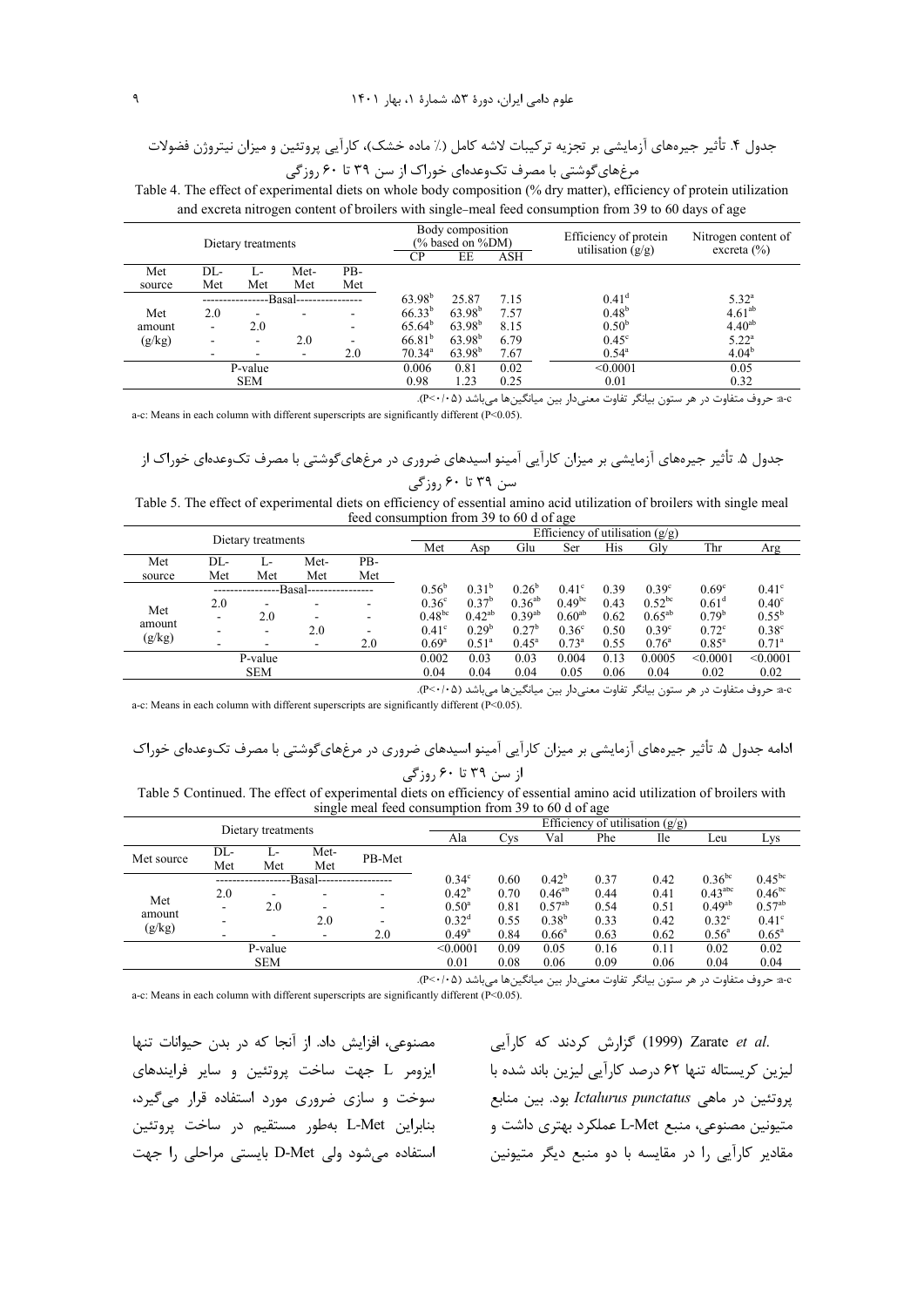نتیجەگیری کلی

به طور کلی نتایج این تحقیق نشان دادند که به دلیل عدم همزمانی جذب منابع آمینو اسیدی مصنوعی و باند

شده با پروتئین در حیوانات تغذیه شده بهطور

تکوعدهای، آمینواسیدهای آزاد مصنوعی، با کارآیی

اندک مورد بھرووری قرار مے گیرند. بنابراین آمینو اسید

باند شده با پروتئين به عنوان منبع ترجيحي مكمل آمينو

اسید در پرندگان تغذیه شده به طور تکوعدهای مانند

مرغهای مادر گوشتی پیشنهاد میگردد. البته بین منابع متيونين مصنوعي مورد استفاده در اين تحقيق، منبع -L

Met نسبت به دو منبع دیگر (DL-Met و Met-Met)

عملکرد بهتری داشت و با توجه به روند و سرعت جذب

مشابه با متیونین باند شده به یروتئین، مناسبتر از سایر

منابع متیونین مصنوعی جهت استفاده همزمان با

متیونین باند شده به پروتئین در شرایط محدودیت

تبدیل شدن به ایزومر L طی کند. در مرحله اول این تبدیل که دآمیناسیون اکسیداتیو است، آلفا- آمینو اسید با دخالت آنزیم D- آمینو اسید اکسیداز به آلفا- کتواسید تبدیل می شود. سیس در مرحله دوم که آمیناسیون مجدد است، کتواسید به L- آمینو اسید تبدیل میشود. از آنجا که کارایی این تبدیل ایزومری، ۱۰۰٪ Niu et al., 2018; Esteve-Garcia & ) نيست Rehman Khan, 2018)، بنابراین منطقی است که منبع L-Met كاراًيي بالاترى نسبت به منابع DL-Met و Met-Met داشته باشد. از طرفی با توجه به اینکه مقادیر مازاد ایزومر D به عنوان محدود کننده سرعت سيستم اكسيداز عمل مي كند، جذب سريع منابع -DL Met و Met-Met موجب عدم تعادل آمينو اسيدى و هدایت آمینو اسیدهای مازاد به سمت مسیرهای کاتابولیک به جای مسیرهای آنابولیک می شود ( Niu (et al., 2018).

#### **REFERENCES**

Alam, M., Teshima, S., Koshio, S. & Ishikawa, M. (2004). Effects of supplementation of coated  $\mathbf{1}$ . crystalline amino acids on growth performance and body composition of juvenile kuruma shrimp Marsupenaeus japonicus. Journal of Aquaculture Nutrition, 10, 309-316.

غذایے است.

- AOAC (1990). Association of Official Analytical Chemists. Official Methods of Analysis,  $15<sup>th</sup>$  $2.$ edition, Arlington, VA.
- 3. Aviagen Group Ltd. (2016). Ross 308. Parent Stock Nutrition Specification. Aviagen, Newbridge, Midlothian EH28 8SZ, Scotland, UK.
- 4. Baker, D.H. & Izquierdo, O.A. (1985). Effect of meal frequency and spaced crystalline lysine ingestion on the utilization of dietary lysine by chickens. Journal of Nutrition Research, 5, 1103-1112.
- 5. Bartolomeo, M.P. & Maisano, F. (2006). Validation of a reversed-phase HPLC method for quantitative amino acid analysis. Journal of Biomolecular Techniques, 17, 131-137.
- 6. Batterham, E.S. (1974). The effect of frequency of feeding on the utilization of free lysine by growing pigs. British Journal of Nutrition, 31, 237-242.
- 7. Batterham, E.S. & Bayley, H.S. (1989). Effect of frequency of feeding of diets containing free or protein-bound lysine on the oxidation of  $[^{14}C]$  lysine or  $[^{14}C]$  phenylalanine by growing pigs. *British* Journal of Nutrition, 62, 647-655.
- 8. Batterham, E.S. & Murison, R.D. (1981). Utilisation of free lysine by growing pigs. British Journal of Nutrition, 46, 87-92.
- 9. Batterham, E.S. & O'Nell, G.H. (1978). The effect of frequency of feeding on the response by growing pigs to supplements of free lysine. *British Journal of Nutrition*, 39, 265-270.
- 10. Esteve-Garcia, E. & Rehman Khan, D. (2018). Relative bioavailability of DL and L-Methionine in broilers. Journal of Animal Sciences, 8, 151-162.
- 11. Gilfix, B.M., Blank, D.W. & Rosenblatt, D.S. (1997). Novel reductant for determination of total plasma homocysteine. Clinical Chemistry, 43, 687-688.
- 12. Guay, F., Donovan, S.M. & Trottier, N.L. (2006). Biochemical and morphological developments are partially impaired in intestinal mucosa from growing pigs fed reduced-protein diets supplemented with crystalline amino acids. Journal of Animal Science, 84, 1749-1760.
- 13. Henderson, J.W., Ricker, D.R., Bidlingmeyer, B.A. & Woodward, C. (2000). Rapid, accurate, sensitive, and reproducible HPLC analysis of amino acids. Amino acid analysis using Zorbax Eclipse-AAA columns and the Agilent 1100 HPLC. Agilent Technologies Innovating the HP Way, Part No. 5980-11936.